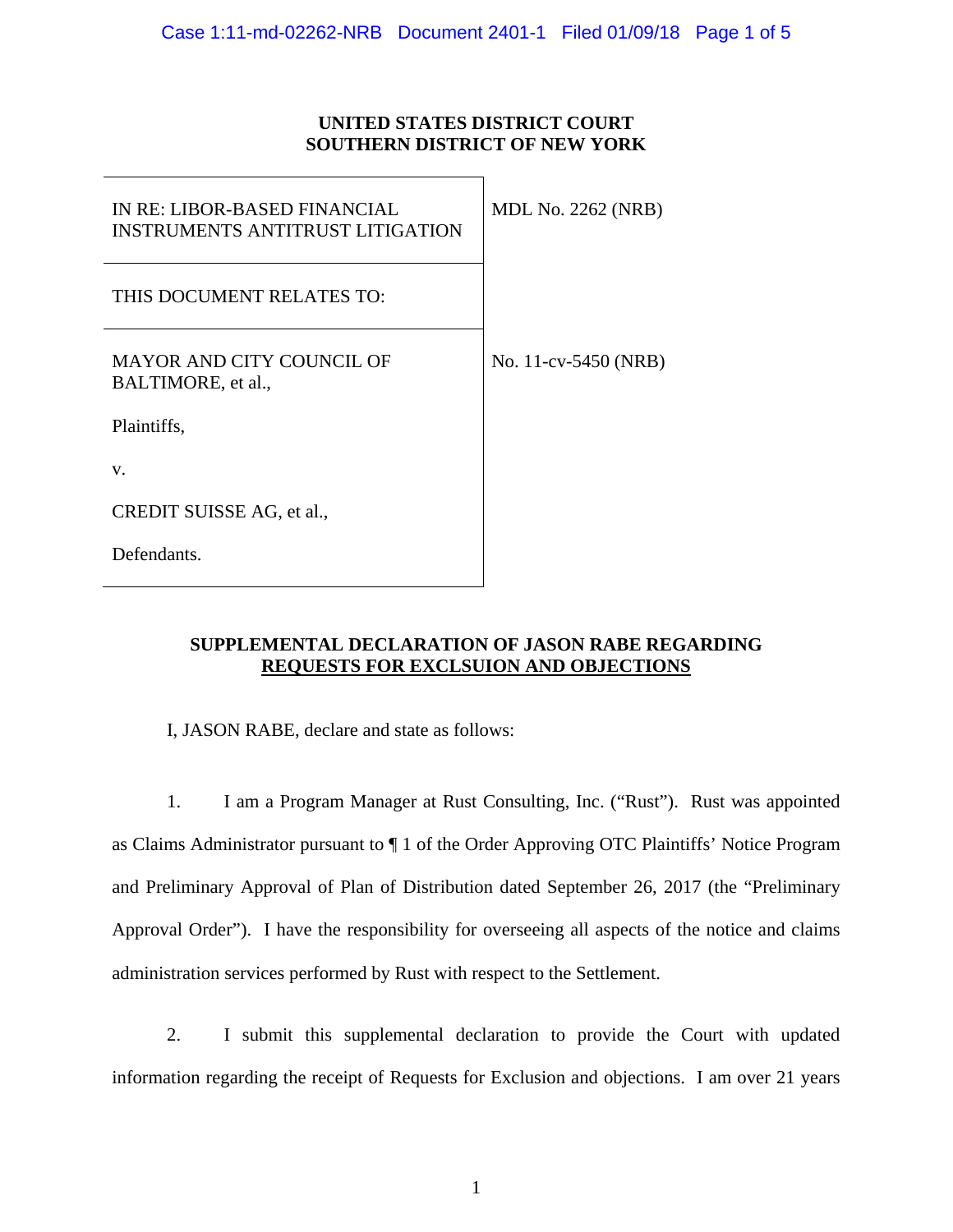#### Case 1:11-md-02262-NRB Document 2401-1 Filed 01/09/18 Page 2 of 5

of age and am not a party to this action. I have personal knowledge of the facts set forth herein and, if called as a witness, could and would testify competently thereto.

3. On December 15, 2017, I executed my original declaration (the "Mailing Declaration"), attesting, among other things, to the receipt of Requests for Exclusion and objections as of December 14, 2017.

4. As stated in ¶20 of the Mailing Declaration, Requests for Exclusion from the Class are required to be mailed to the Claims Administrator, postmarked no later than January 2, 2018 and addressed to: U.S. Dollar LIBOR Settlement, c/o Rust Consulting, Inc. – 5821, P.O. Box 2602, Faribault, MN 55021-9602. As of January 9, 2018, Rust has received  $15^1$  Requests for Exclusion from the Class. Attached hereto as Exhibit A is a complete listing of the name and Rust's internal tracking number of the 15 Requests for Exclusion from the Class.

5. As stated in ¶21 of the Mailing Declaration, objections are required to be postmarked or delivered to the Clerk of the Court, OTC Class Counsel and Citibank's Counsel no later than January 2, 2018. Although objections are not to be sent to Rust, nevertheless, as part of its standard procedures, Rust personnel examine all mail received to search for, among other things, Requests for Exclusion and objections. As of January 9, 2018, Rust has received no objections.

<sup>&</sup>lt;sup>1</sup> Of the 15 Requests for Exclusion received, 12 of these Class Members also submitted Requests for Exclusion from the Barclays Settlement.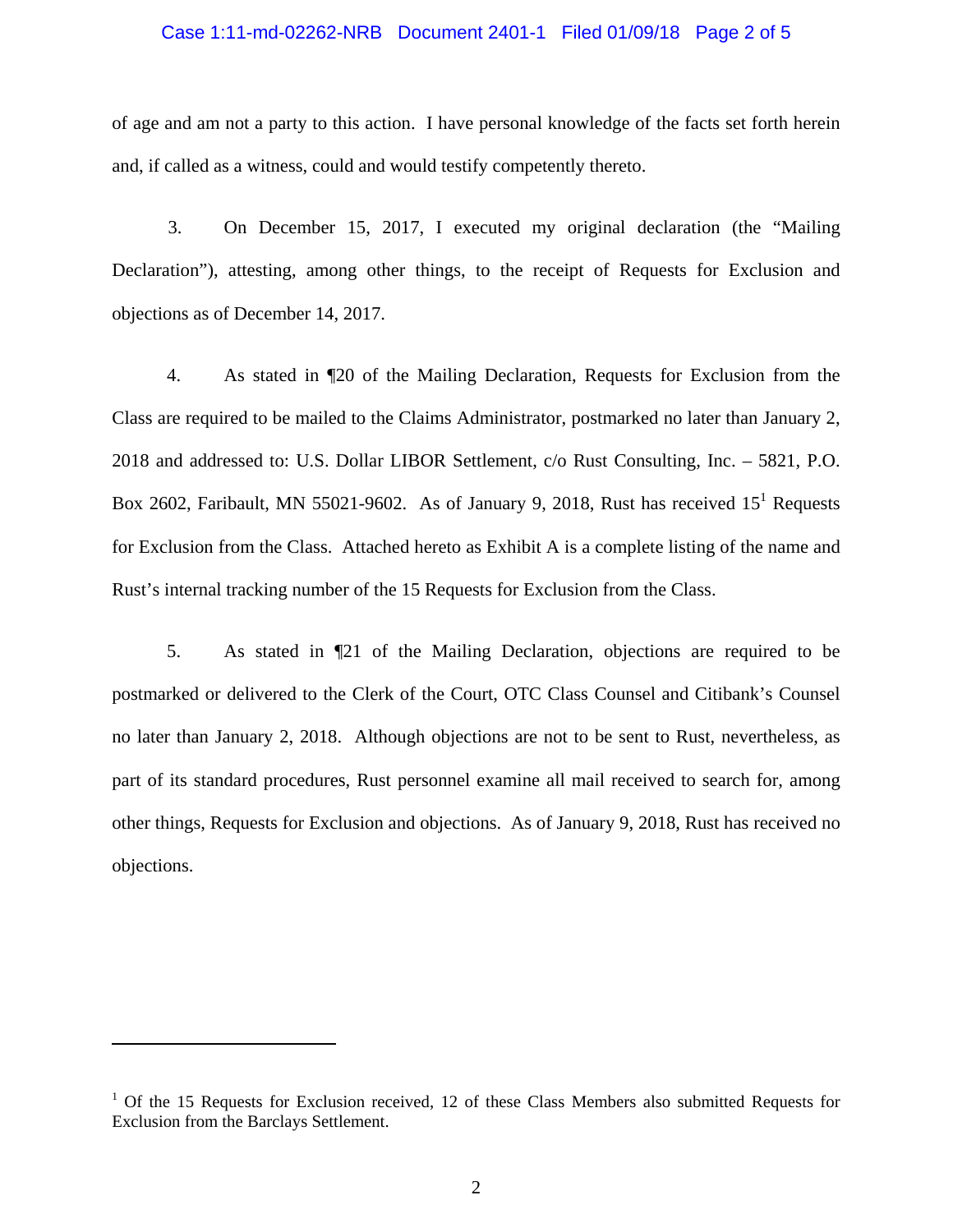### Case 1:11-md-02262-NRB Document 2401-1 Filed 01/09/18 Page 3 of 5

I declare under penalty of perjury that the foregoing is true and correct to the best of my knowledge.

Executed this 9th day of January, 2018 in Minneapolis, Minnesota.

alle Hall Jason Rabe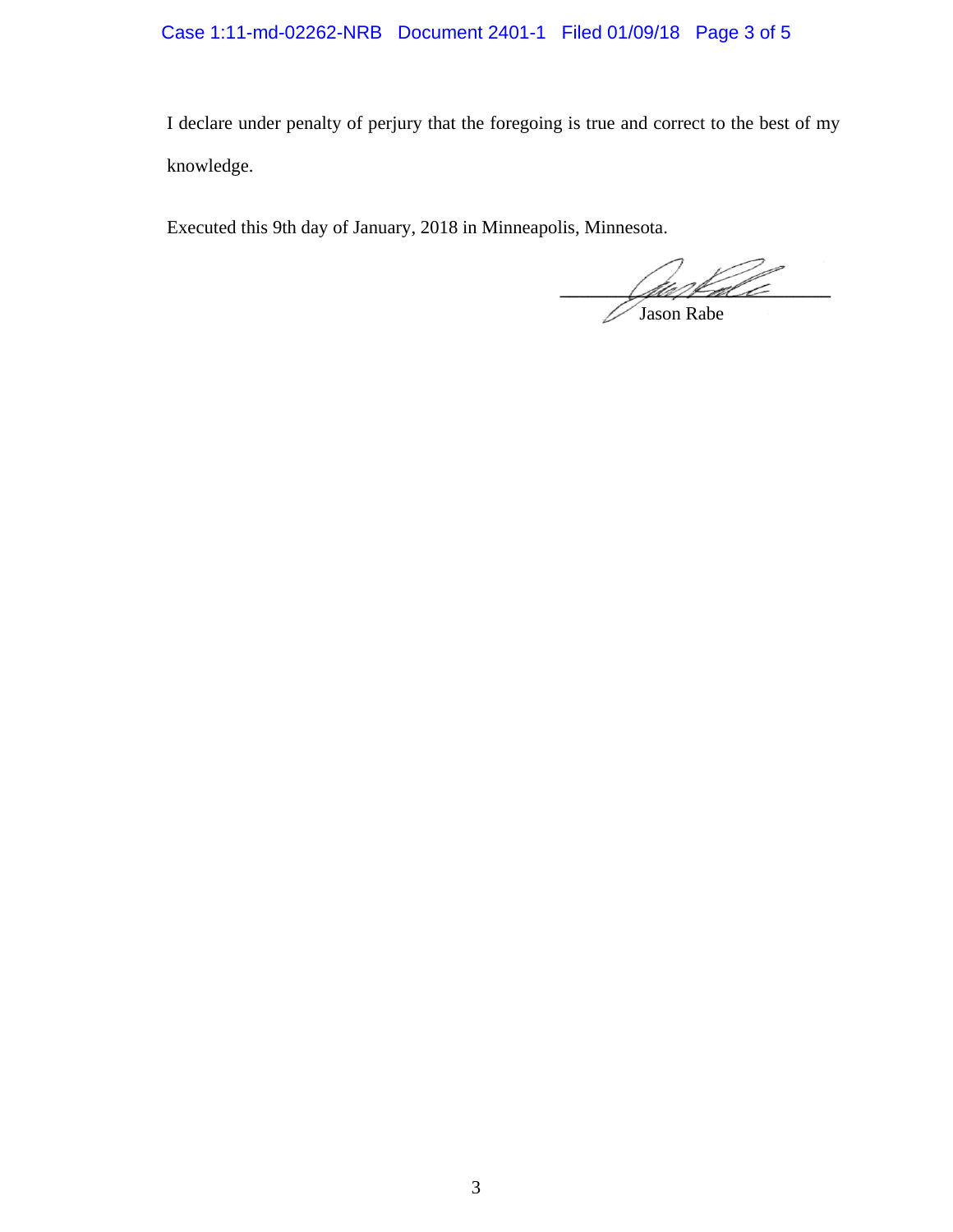Case 1:11-md-02262-NRB Document 2401-1 Filed 01/09/18 Page 4 of 5

# **EXHIBIT A**